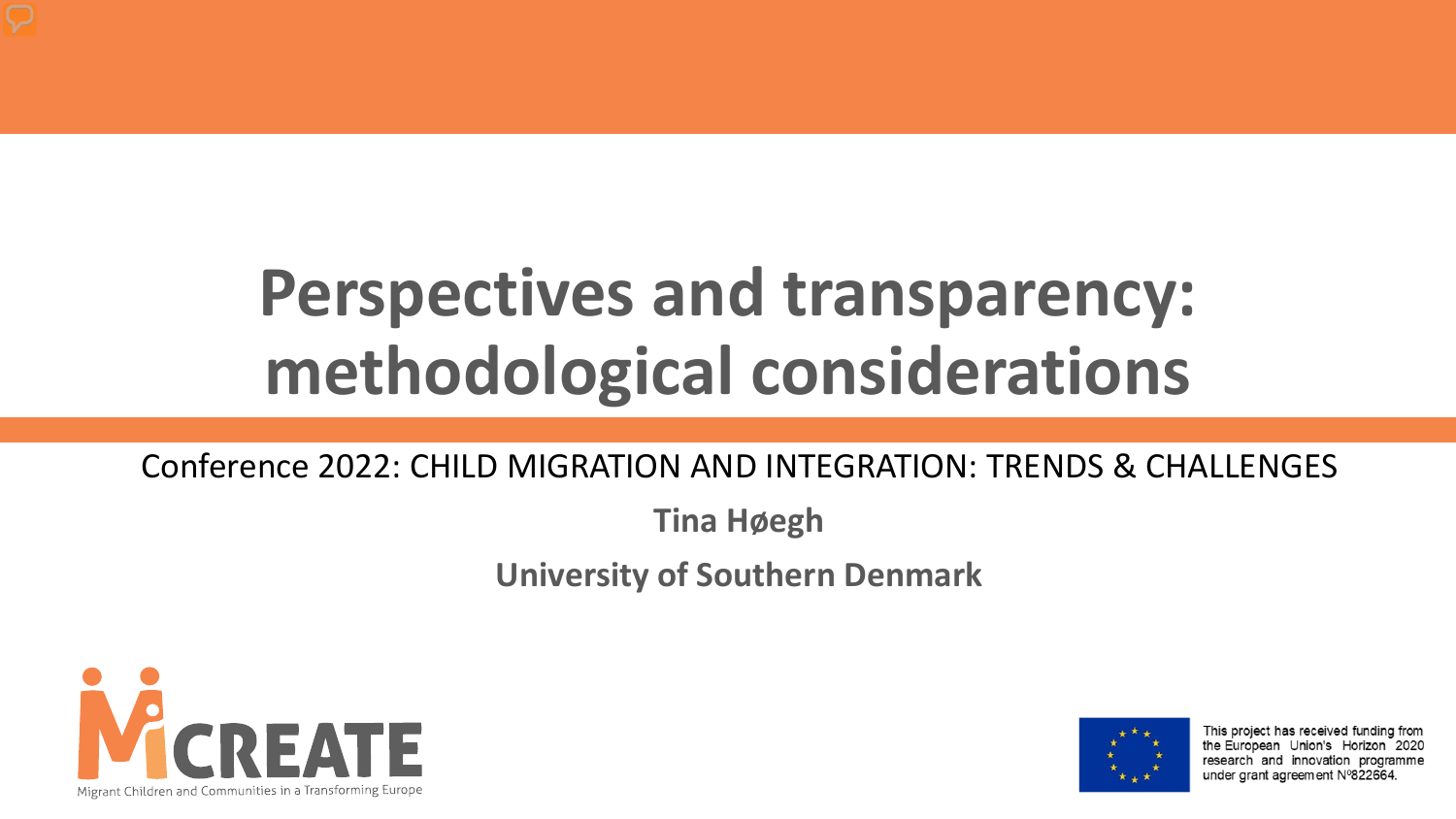

### **Purpose of the study**

*Perspectives and transparency: methodological considerations*

#### **The question: how to gain access to other people's mindset and experiences**

Short discussion of the basic ground of our methods in fieldwork and interviews and examen some of the possibilities and limitations in field and interviews. Three concepts:

- **k***ey event* (Erickson 1977),
- *perspective* **awareness** Perregaard 2016)(replacing *intentional patterning* (Perregaard 2018 today) in abstract
- *interest* (Schutz 1975, 1967/1932).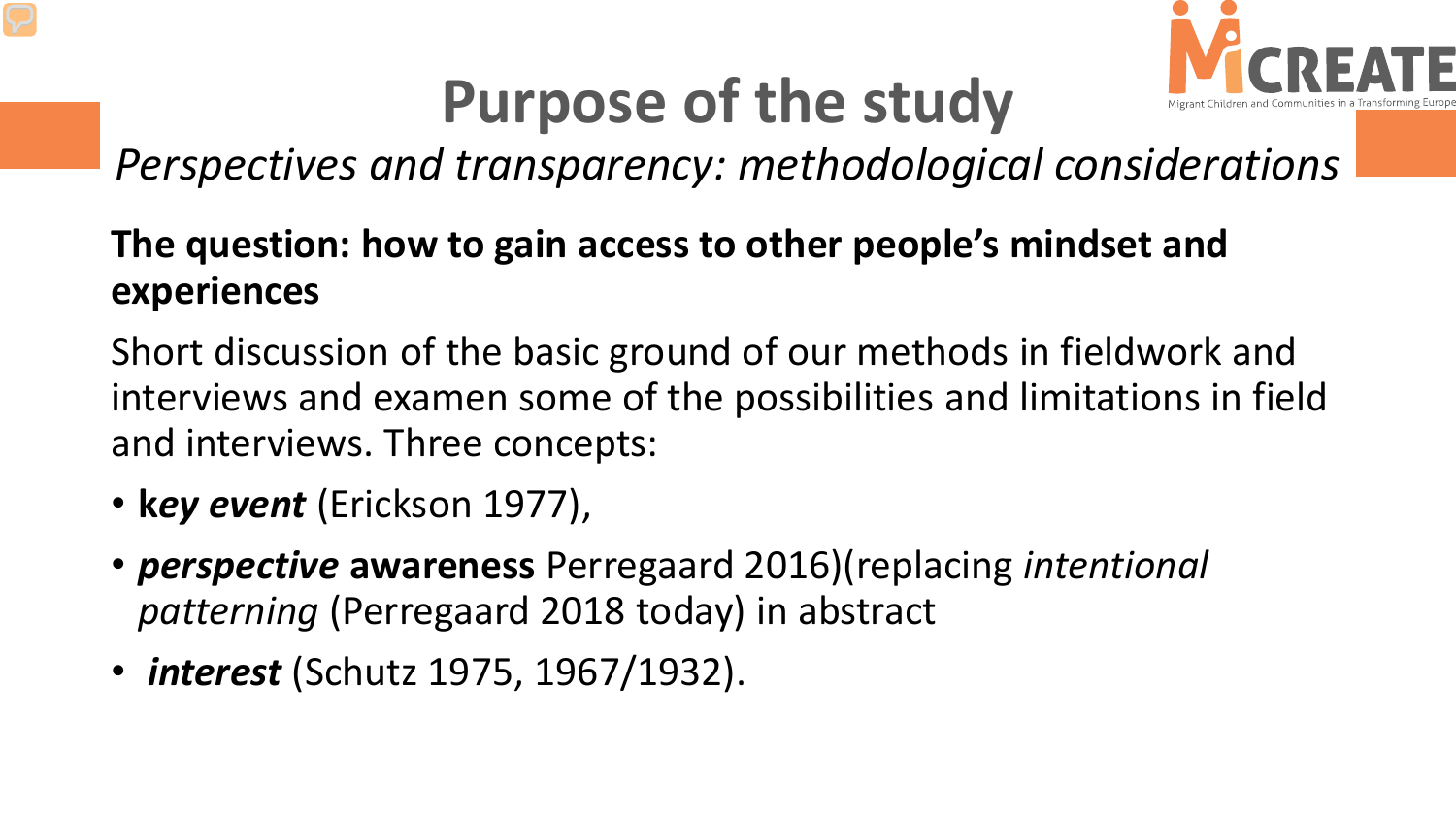

#### **Purpose of the study**

*Perspectives and transparency: methodological considerations*

Because, who are the participants? What are the institutional surroundings for our meeting, and with which expectations and presuppositions does the child see us? What is an interview to them ?

What *traces of perspectives can* we see, e.g., the child's, the researcher's, the teacher's, and/or the institution's?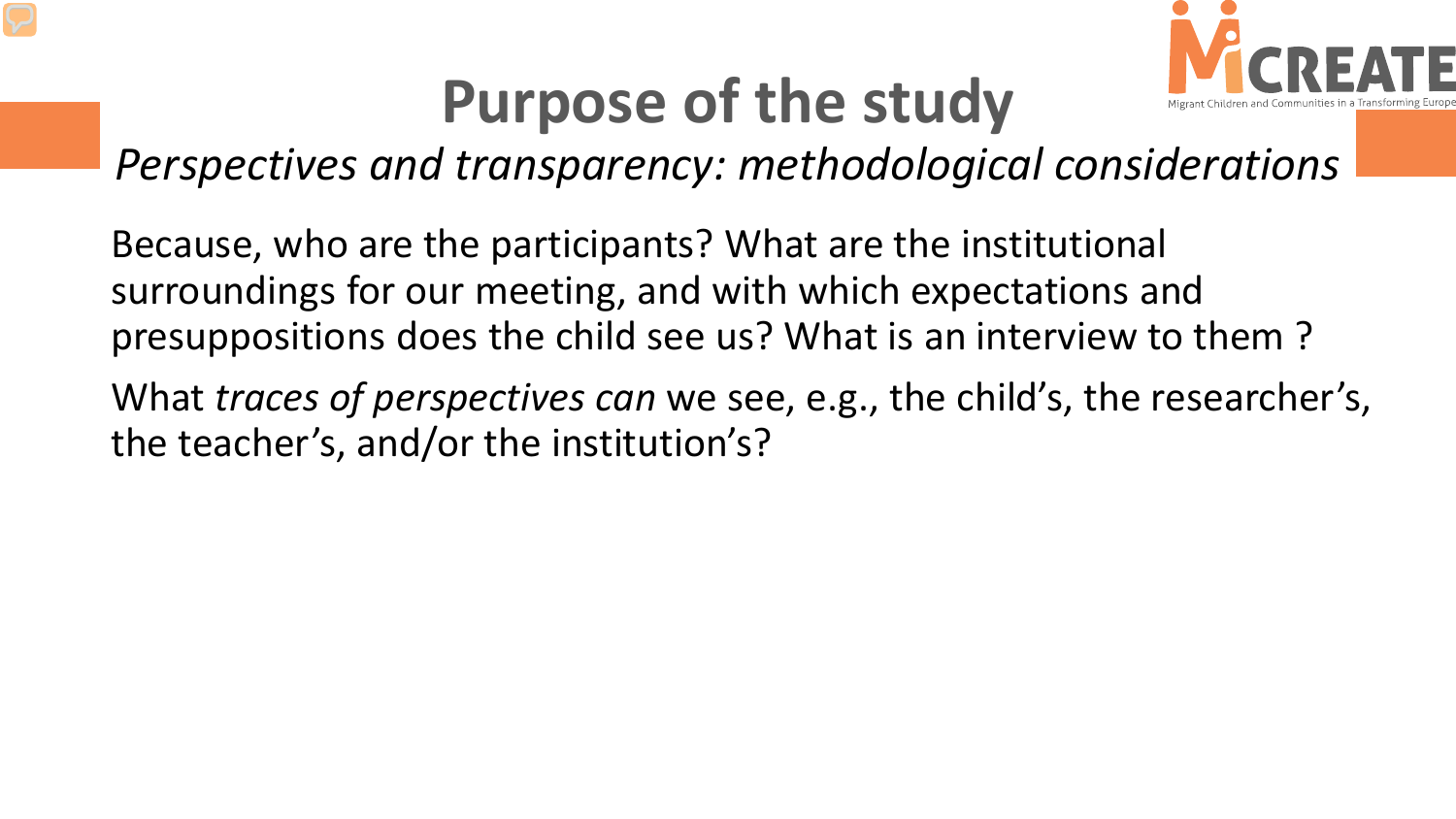

#### **Methodological transparency and opacity /opaqness**

Consider: when we are looking out the window, we want to look "through" the glass, the transparent glass….

…not noticing maybe raindrops on it. To look to see the "content" of our interest outside.

Transparent methodology in research is an interest to get to know the texture and material on the glass, maybe even of the glass. It means, we are studying the methodological opaqueness, opacity.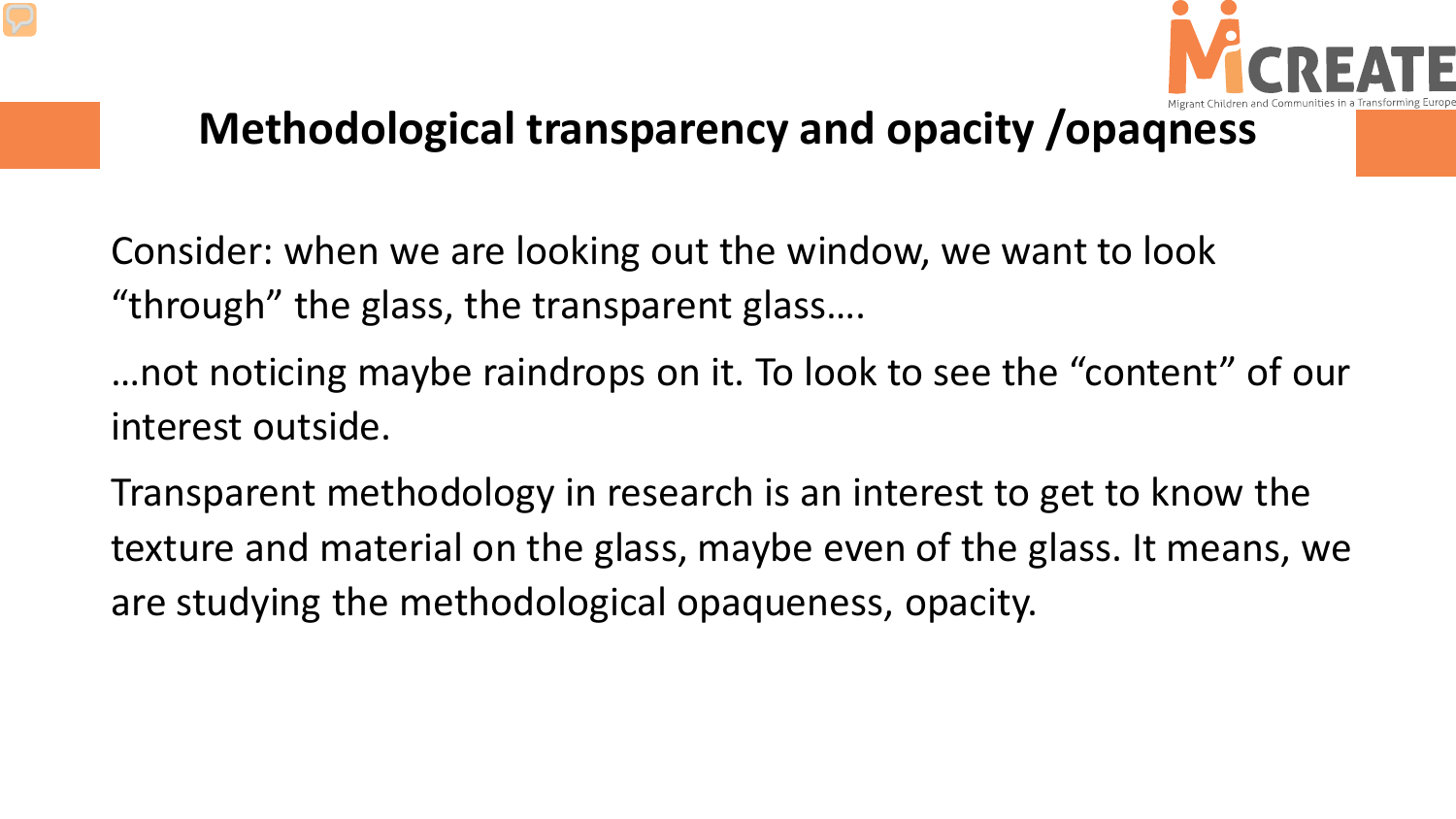

#### *Key event*

A very useful way to see people, observe social life and get closer to an understanding of peoples' everyday experiences is by noticing and analysing *key event*s (Erickson 1977)

#### **A key event:**

"A key event is key in that the researcher assumes intuitively that the event chosen has the potential to make explicit a theoretical 'loading'. A key event is key in that it brings to awareness latent, intuitive judgments the analyst has already made about salient patterns in the data. Once brought to awareness these judgments can be reflected upon critically" (ERICKSON 1985, p. 108).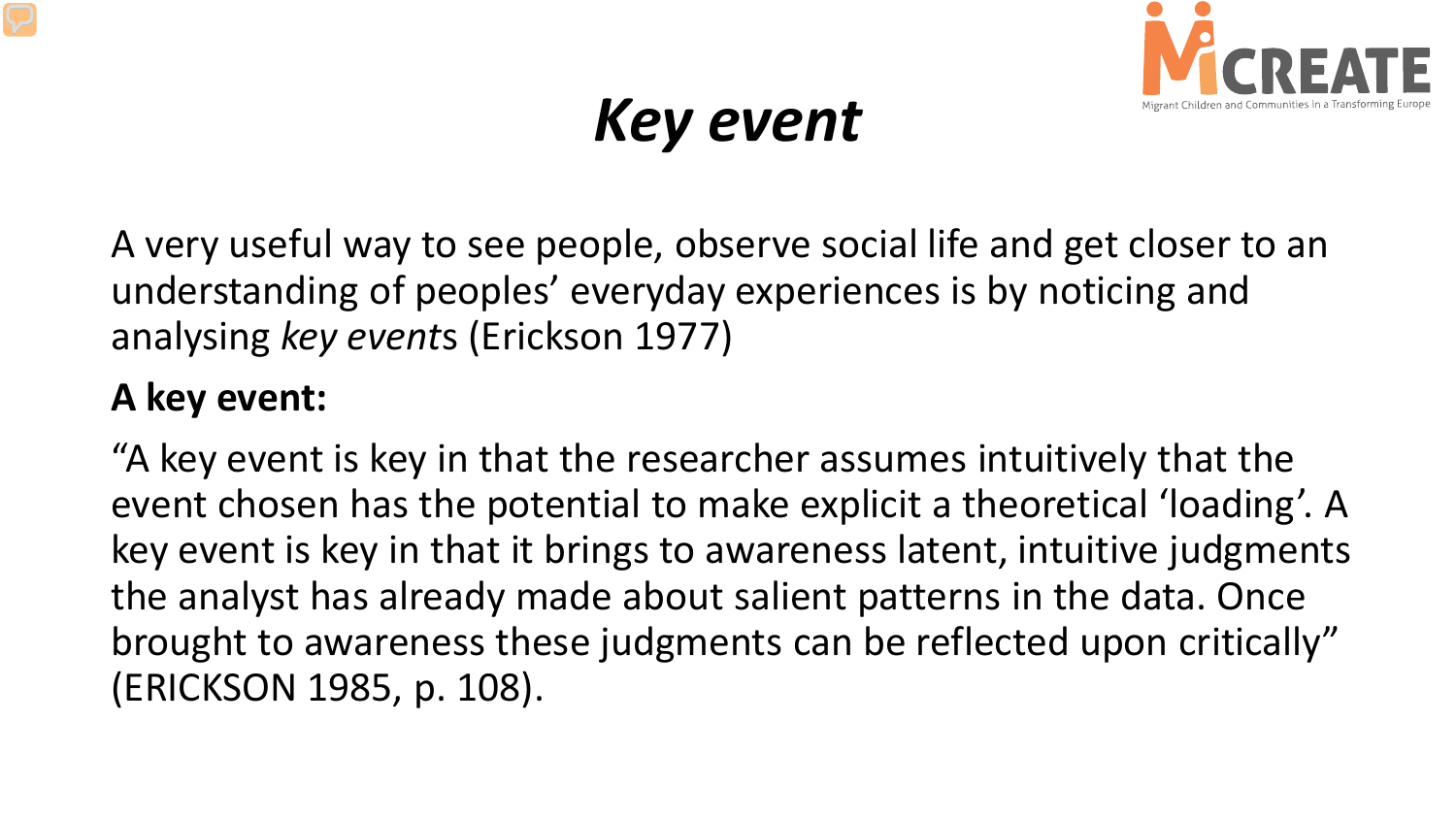



### *Key event*

**Ethnographic attitudes**: distinctions especially in ethnography in education, between

*doing* ethnography*, adopting an ethnographic perspective, and using ethnographic tools (*Kroon & Sturm 2000)

Still, useful prints in our minds. But also, they are a researcher's third person perspective and interpretations. How can we come closer to the child perspective?

- the core is of course by working child centred and though art-based setup, but still: *how* are we displaying these ?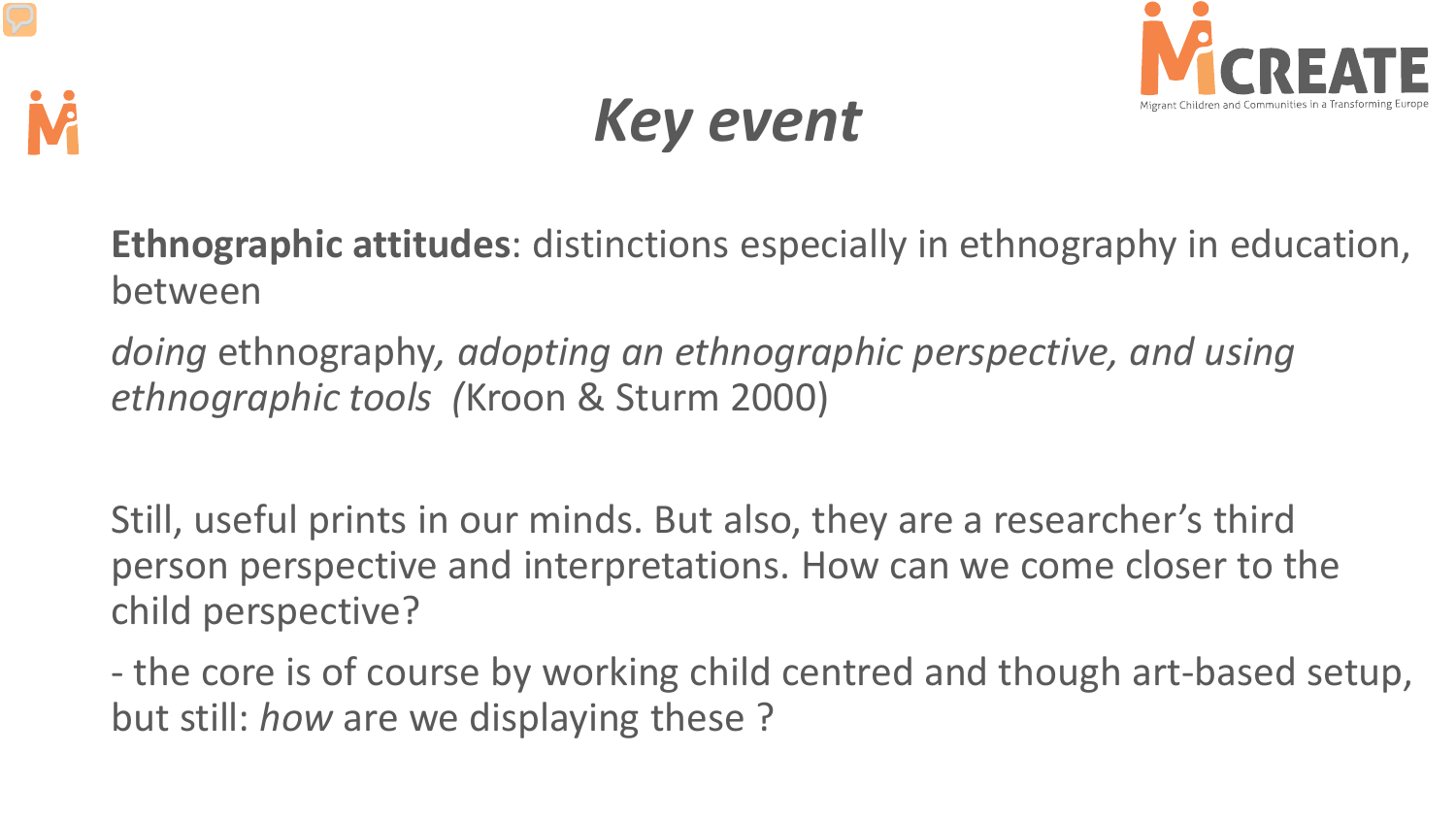



### *Perspectives*

- *awareness of perspectives* (Perregaard 2016)(replacing *intentional patterning* (Perregaard 2018) in abstract)
- *interest* (Schutz 1975, 1967/1932).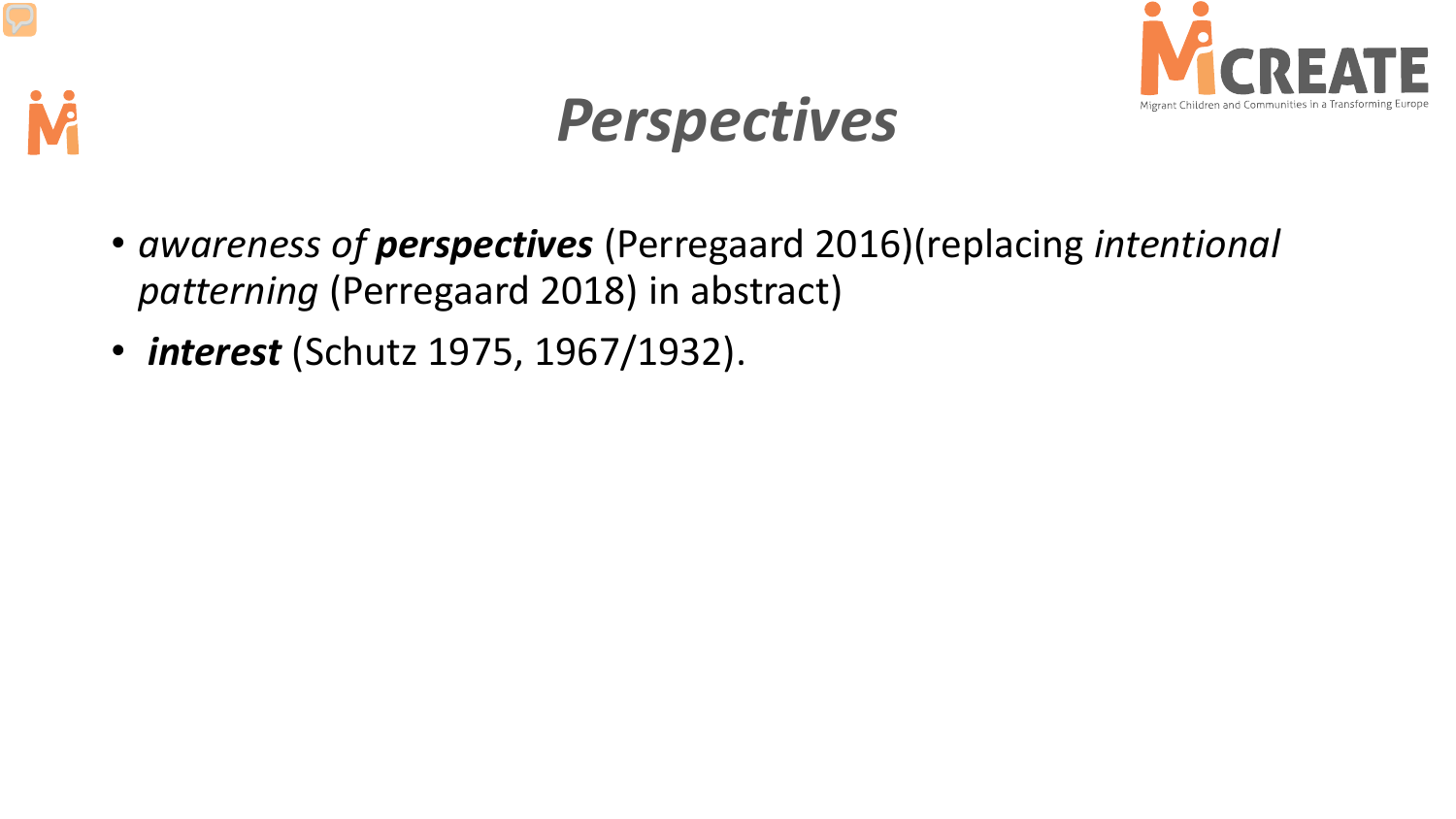#### *Perspective awareness First-, second-, and thirdperson*

- The *first-person perspective* is an *experiential* dimension: All experiences are pervaded with ʻthe quality of *mineness*' (Gallagher and Zahavi, 2008, 204, emphasis in original): these things happened to me, I was the one to be in the predicament, I felt the joy, indifference, despair, and so on and so forth." (Perregard, 2018: 42), and in a first-person perspective we are upheld in the intentionality of consciousness.
- In a second-person perspective we are engaged in the *we-relation*. You and I are in *interaction* engaging ourselves and each other, and this interaction can have strong forces. It is dynamic and maybe committing in directions difficult to foresee.
- The *third-person perspective* is the object-perspective where we look at something, observe something *as something ells.*

(Phenomenology, Language socialization, Integrational linguistics)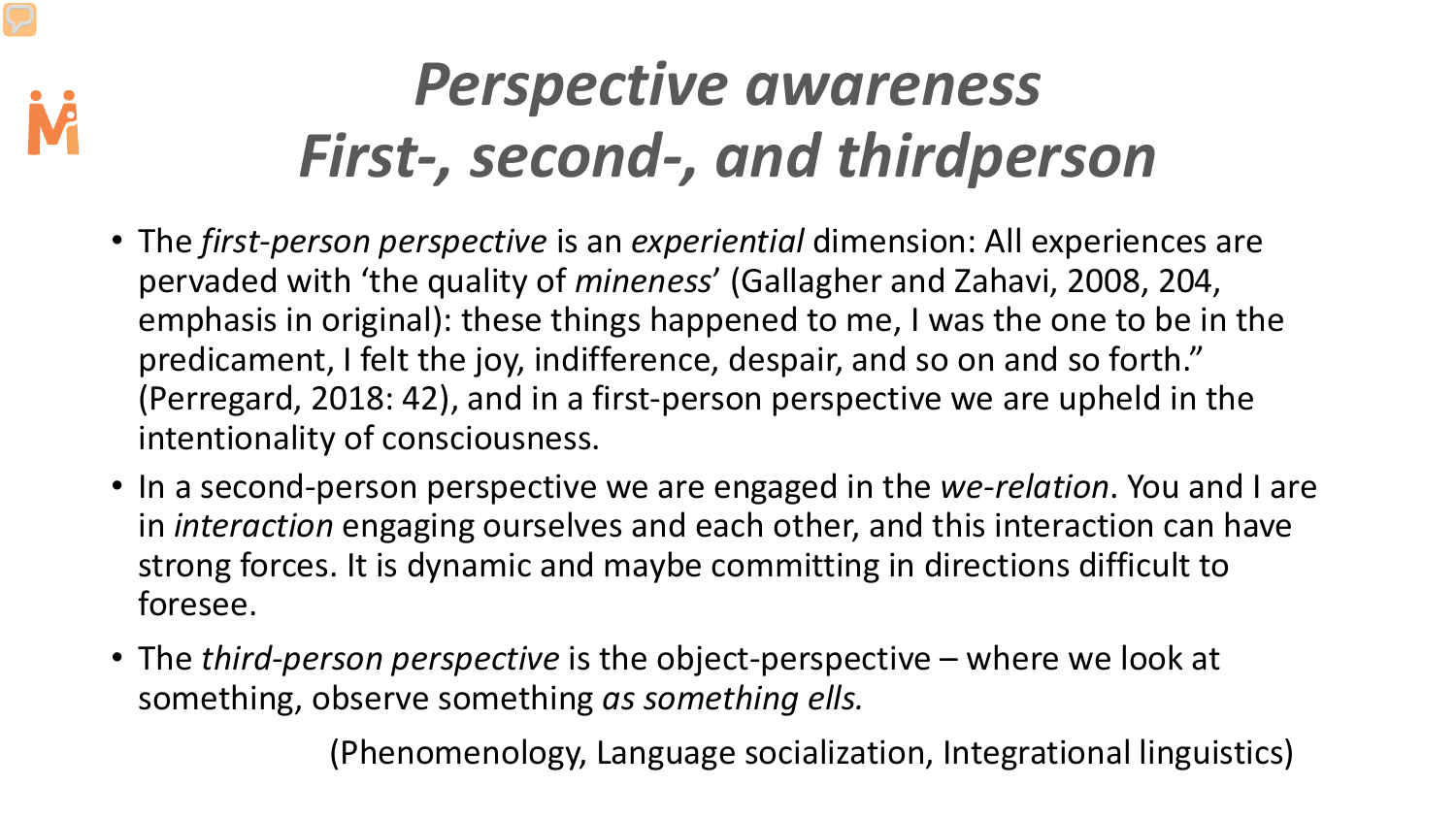

#### *Interest*

- In everyday life we take things for granted, taking and turning our interest in multiple direction along the day.
- So, *interest* is a pure choice in a situation, not necessarily conscious or deliberate, can be habitual
- A trace to inquire when interviewing someone: language use, gestures and gazes in communicating experiences in certain expressions, voicing and attitudes.
- The interviewee's choices are traces to investigate if we explore the interests in a flow of thoughts and talk. And trace back from where expressions come from, the school, the teacher, peer, or maybe the researcher.
- The art-based productive processes where *interests and choices* become more explicit in visibility, audibility and not least in the multimodality when the child is handling, pointing to, explaining etc. A flow interviewee's *interest* in successive *Nows* is the core object**.** (Schutz 1976/1932)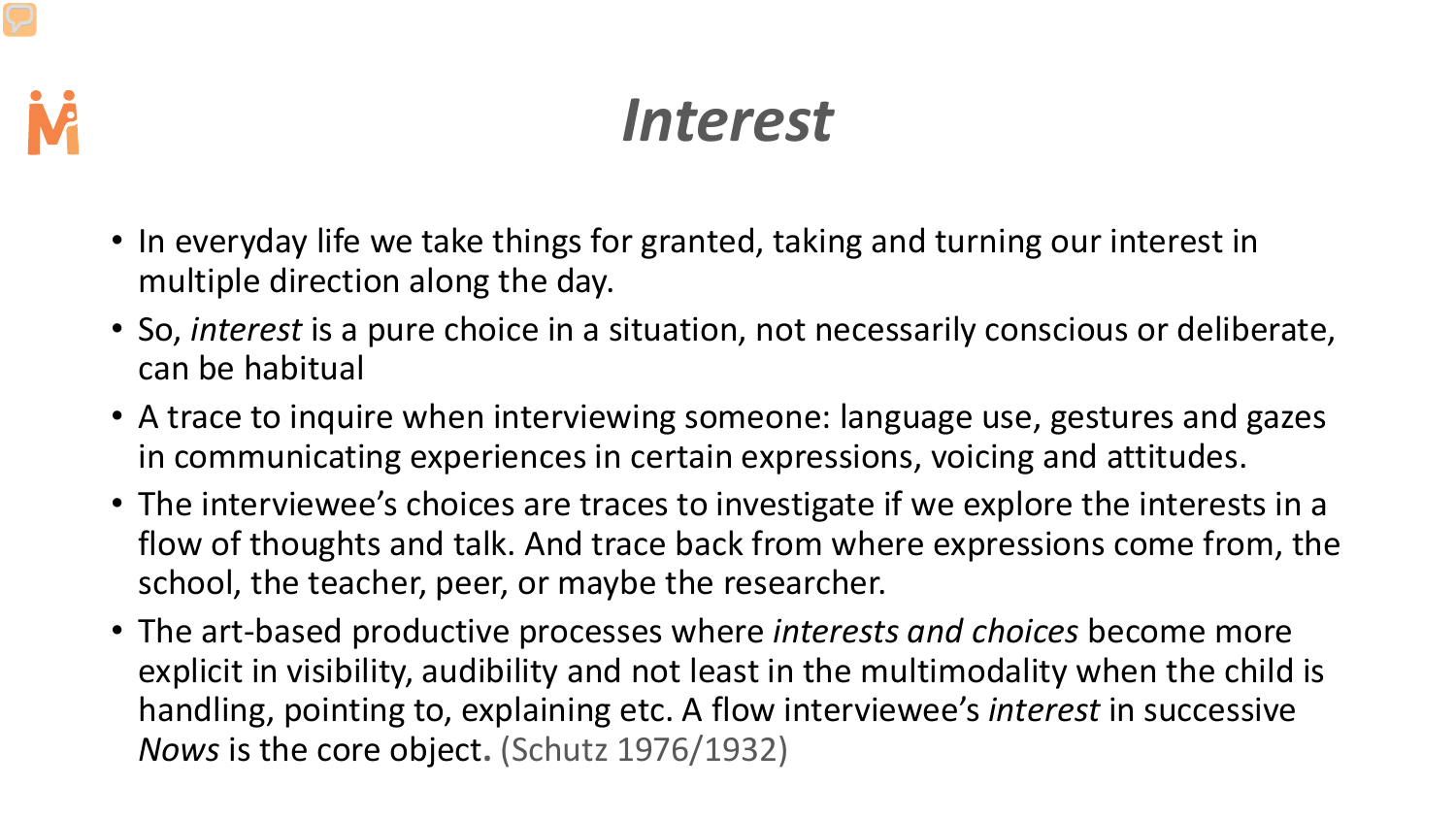

# **Example from artbased interview: 16 year old "Kay" from Thailand**

Examination of the interview:

- Key event: not much observation, short meetings (*using ethnographic tools*)
- Perspectives:
	- 1.-person-perspective: Awareness of researcher's needs and process, e.g., relistening to interview (sentiments and athmosphere) relational needs, not enough to read transcript. Kay's information-domains: "Denmark good, the weather good", but minus relations (not mentioning mum, dad etc.)
	- 2.-Interviewer-perspective was overworking here to make a good relation, and interviewer and interviewee no use of complex language: Kay reads Danish, but oral Danish is difficult for him
	- 3.-person-perspective: researcher and Kay together are looking at Kay's experiences as *historical objects*.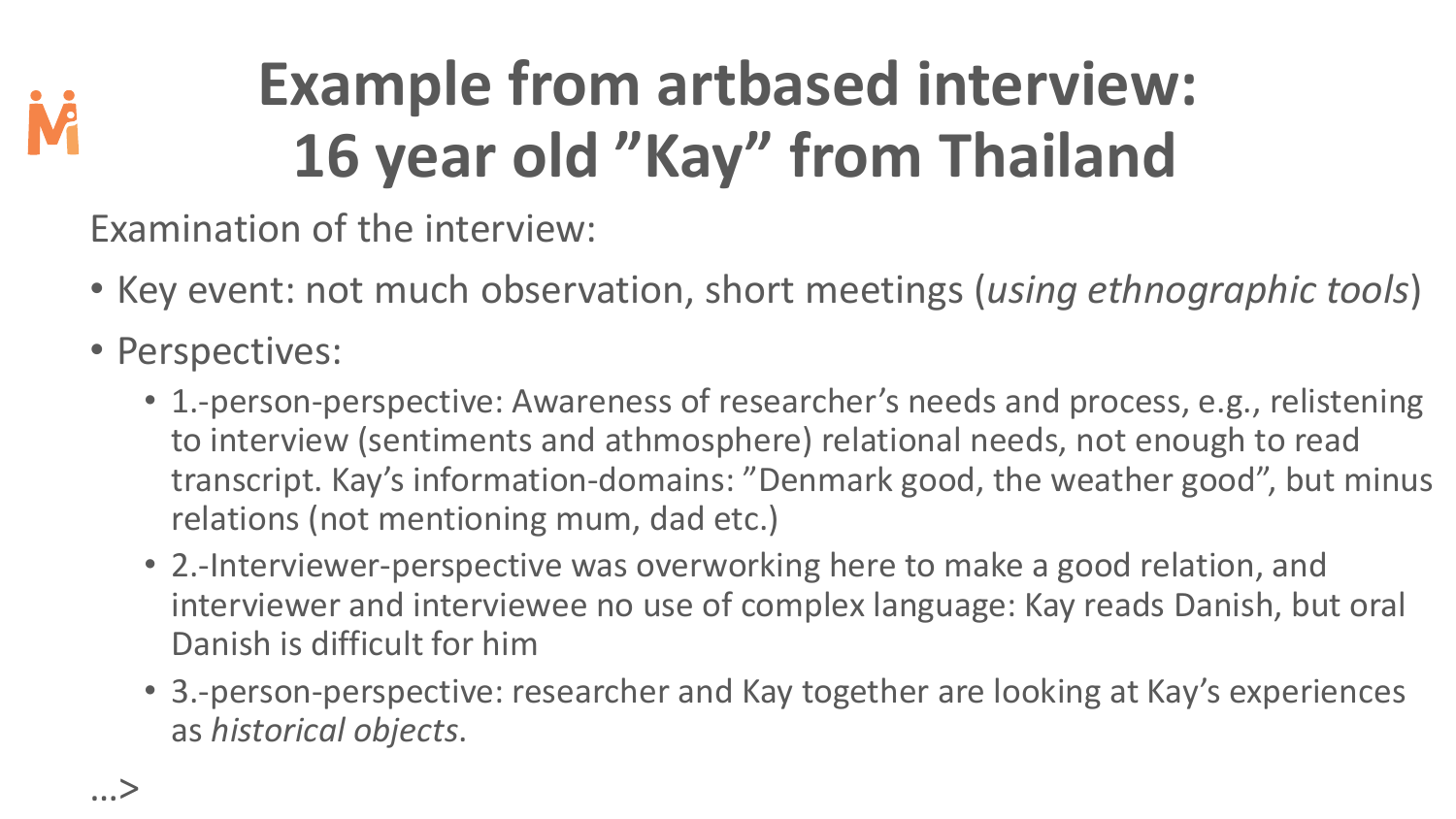

…>

# **Example from artbased interview: 16 year old "Kay" from Thailand**

- Interests: traces pointing to researcher herself and former activities, only a few could be traced back to Kay himself:
	- From reasercher and formeractivities terms like *drawing*, *mathematics*, *leisure time* at the "*school for young people*" in the afternoon.
	- Words from Kay was *cozy rain*, *indoor drawing*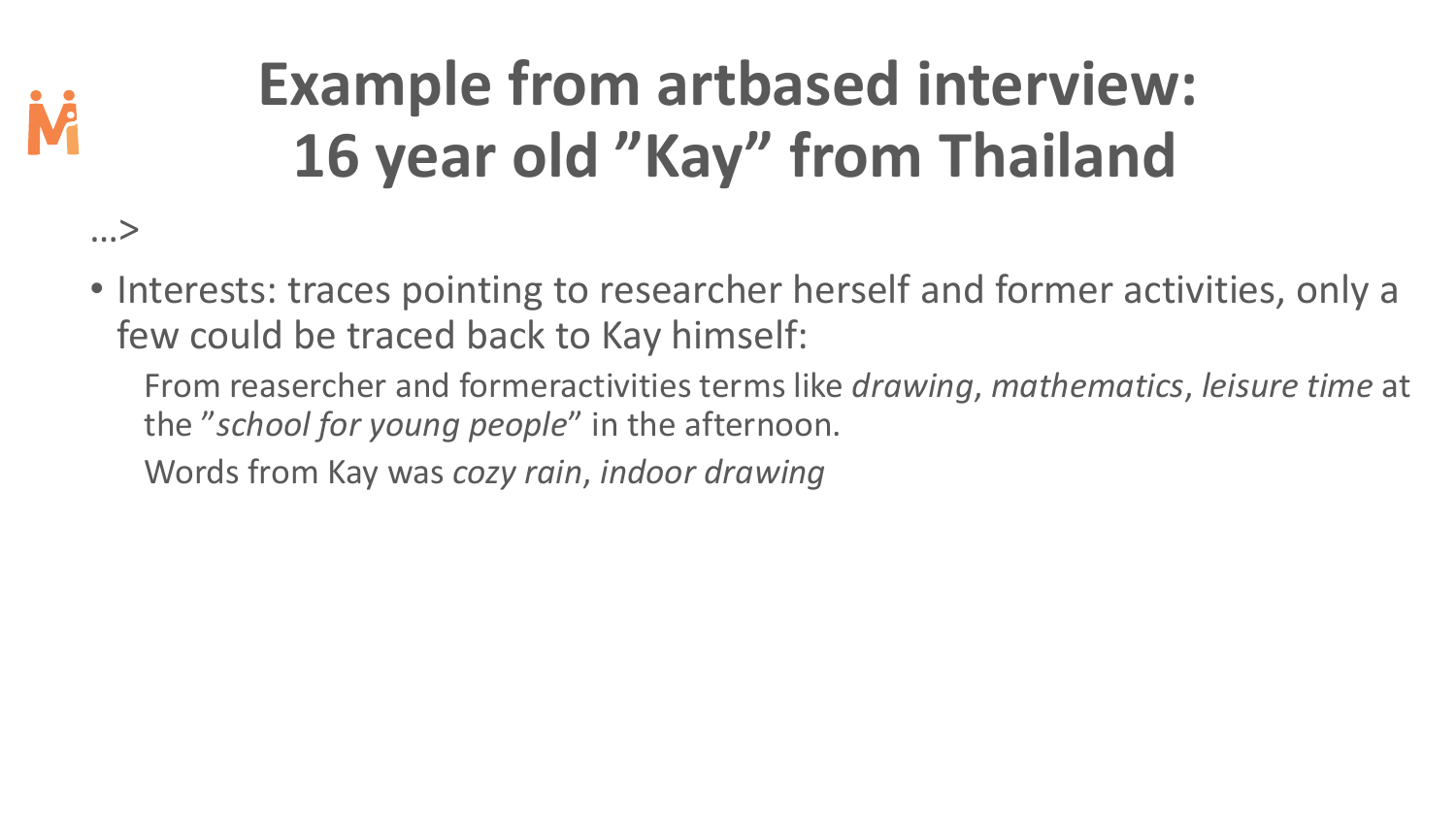

### **Conclusion upon suggestions**

- **These three focuses to stay aware in our analysis that the analysis is based on, as a human being, the qualitative researcher first**
- **We are sliding between perspectives, coorporated and managed skilfully.**
- **But also remember that this human communcation also makes research**

**Thank you for listening**

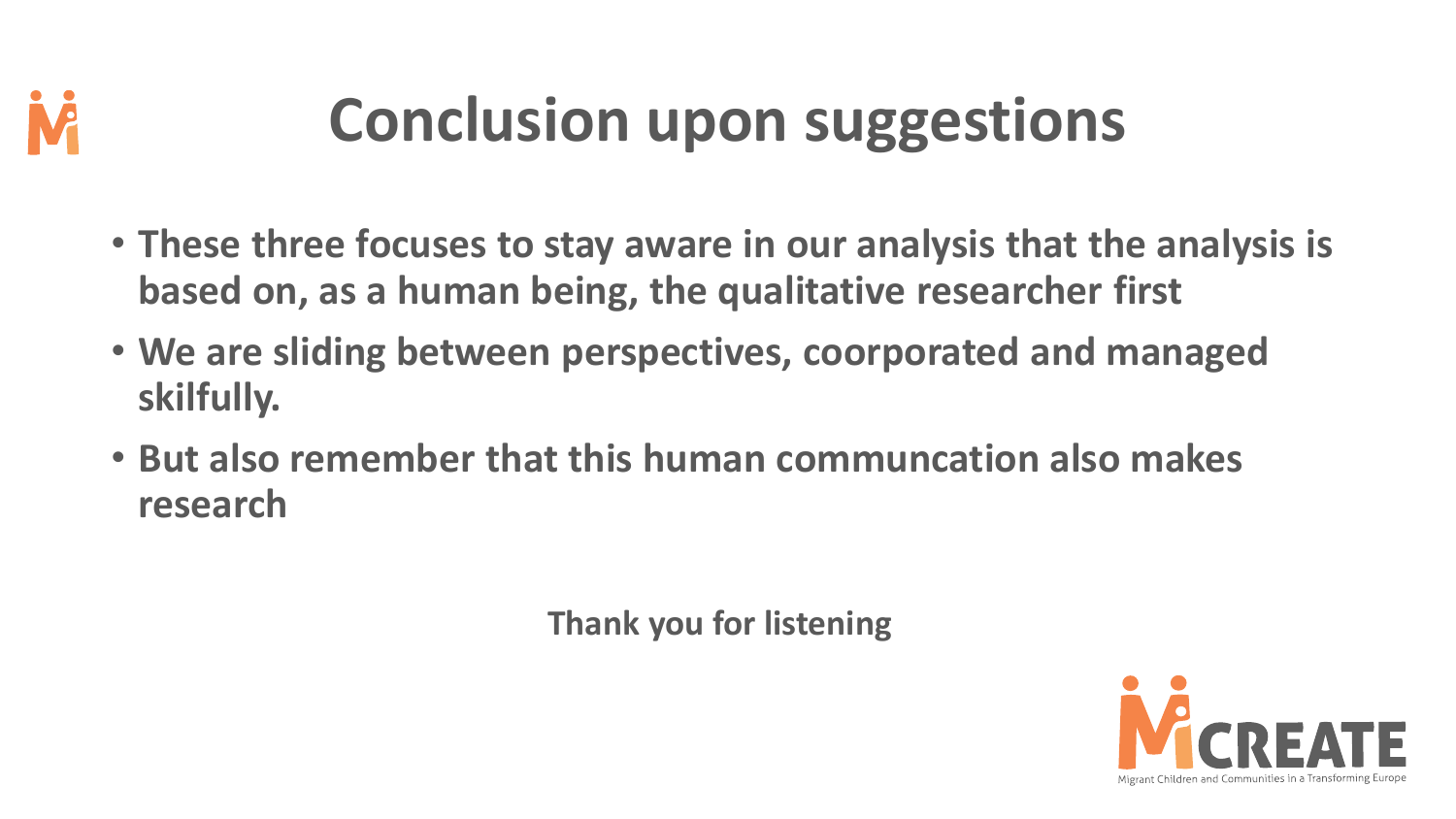#### References

- Clark, A. and Moss, P. (2001). Listening To Young Children: The Mosaic Approach. London: *National Children's Bureau.*
- Erickson, F. (1985). *Qualitative methods in research on teaching. Handbook of research on teaching.*  <https://pdfs.semanticscholar.org/c74e/735826d50018235b98dd4723a9fad28b3956.pdf>
- Lomax, H. (2012). Contested voices? Methodological tensions in creative visual research with children, *International Journal of Social Research Methodology*, 15(2): 105-117.
- Perregaard, B. (2018) The dynamics of interactional and intentional pattern formation in children's language socialization. *Language and Communication* 62, p.39-50.
- Procter, L. & Hatton, A. (2015): Producing Visual Research with children: Exploring Power and Meaning Making. In: Stirling & Yamada-Rice, *Visual Methods with Children and Young People*, Palgrave Macmillan).
- Schutz, A. (1976) *The Phenomenology of the Social World* (*Der sinnhafte Aufbau der sozialen Welt*). Heinemann Educational Books.
- Schutz, A. (1975) *Hverdagslivets sociologi* [Eng.title: *The Sociology of Everyday Life*]. København: Hans Reitzels Forlag.